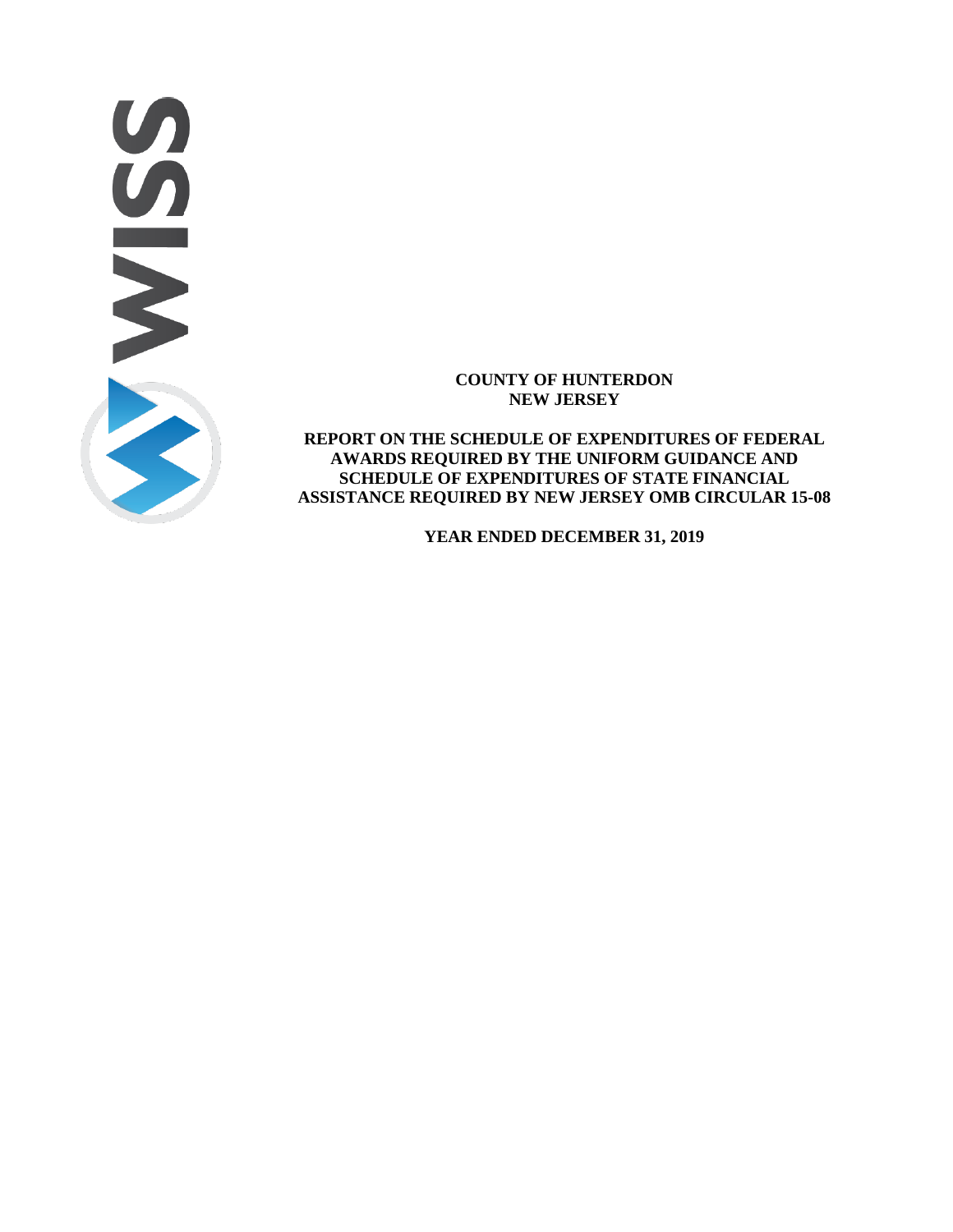### **COUNTY OF HUNTERDON, NEW JERSEY**

## **REPORT ON THE SCHEDULE OF EXPENDITURES OF FEDERAL AWARDS REQUIRED BY THE UNIFORM GUIDANCE AND SCHEDULE OF EXPENDITURES OF STATE FINANCIAL ASSISTANCE REQUIRED BY NEW JERSEY OMB CIRCULAR 15-08**

### **YEAR ENDED DECEMBER 31, 2019**

### **TABLE OF CONTENTS**

| Report on Compliance for Each Major Federal and State Program; Report on                |                |
|-----------------------------------------------------------------------------------------|----------------|
| Internal Control Over Compliance; and Report on the Schedule of Expenditures            |                |
| of Federal Awards Required by the Uniform Guidance and Schedule of                      |                |
| Expenditures of State Financial Assistance Required by New Jersey OMB                   |                |
| Circular 15-08                                                                          | $\mathbf{1}$   |
|                                                                                         |                |
| Schedule of Expenditures of Federal Awards - Schedule A                                 | $\overline{4}$ |
|                                                                                         |                |
| Schedule of Expenditures of State Financial Assistance – Schedule B                     | 6              |
|                                                                                         |                |
| Notes to the Schedules of Expenditures of Federal Awards and State Financial Assistance | 8              |
|                                                                                         |                |
| Schedule of Findings and Questioned Costs                                               | 10             |
|                                                                                         |                |
| Summary Schedule of Prior Audit Findings                                                | 15             |

### **Reports Issued Separately**

Regulatory Basis Financial Statements

Report on Internal Control Over Financial Reporting and on Compliance and Other Matters Based on an Audit of Financial Statements Performed in Accordance with *Government Auditing Standards*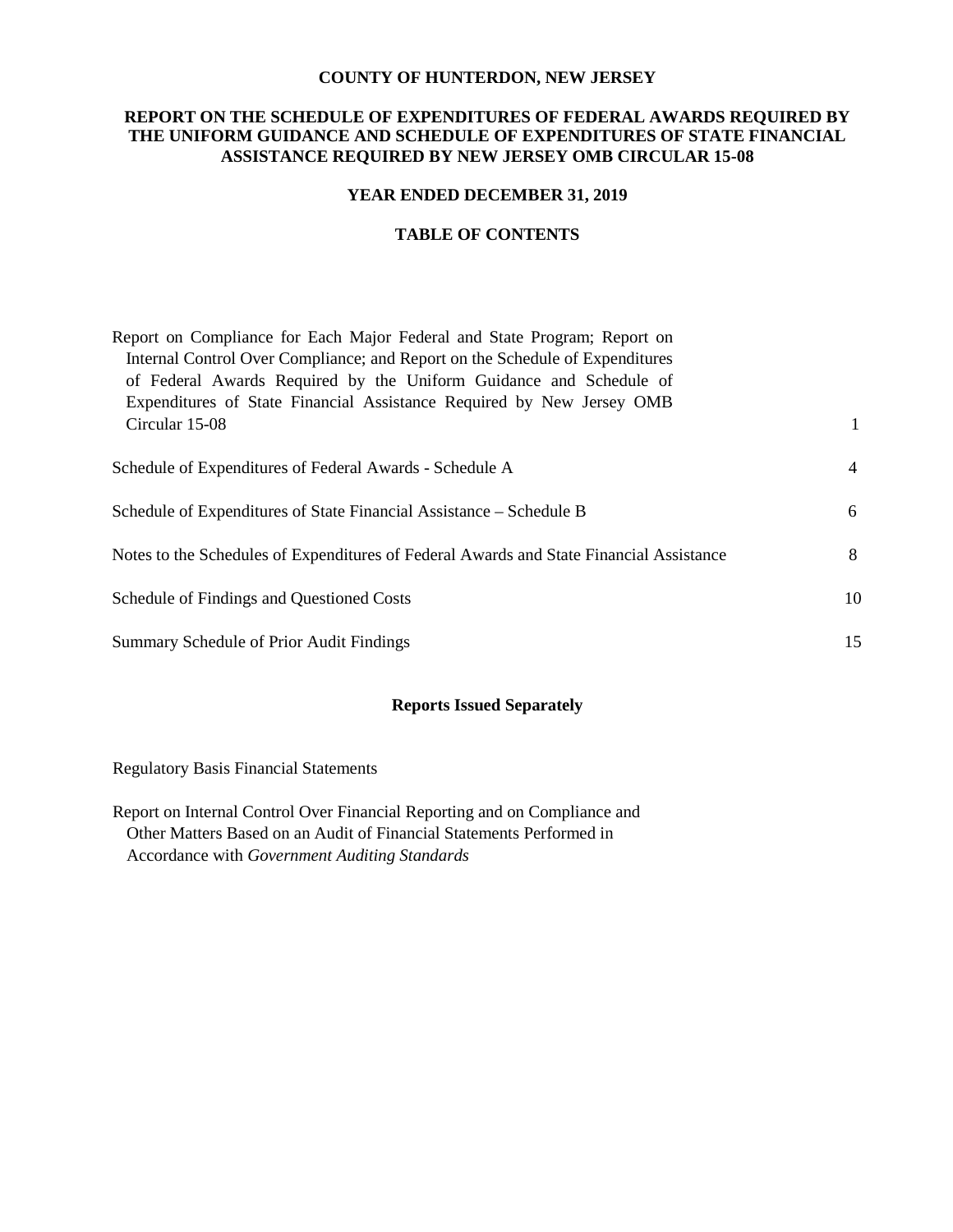

## **REPORT ON COMPLIANCE FOR EACH MAJOR FEDERAL AND STATE PROGRAM; REPORT ON INTERNAL CONTROL OVER COMPLIANCE; AND REPORT ON THE SCHEDULE OF EXPENDITURES OF FEDERAL AWARDS REQUIRED BY THE UNIFORM GUIDANCE AND SCHEDULE OF EXPENDITURES OF STATE FINANCIAL ASSISTANCE REQUIRED BY NEW JERSEY OMB CIRCULAR 15-08**

## **INDEPENDENT AUDITORS' REPORT**

Honorable Members of the Board of Chosen Freeholders County of Hunterdon Flemington, New Jersey

## **Report on Compliance for Each Major Federal and State Program**

We have audited Hunterdon County's (the "County") compliance with the types of compliance requirements described in the *OMB Compliance Supplement* and State of New Jersey State Aid/Grant *Compliance Supplement* that could have a direct and material effect on each of the County's major federal and state programs for the year ended December 31, 2019. The County's major federal and state programs are identified in the summary of the auditors' results section of the accompanying schedule of findings and questioned costs. The CFDA Number 14.871-Section 8 Housing Choice Vouchers, CFDA Number 14.879- Section 8 Housing Mainstream Vouchers, CFDA Number 93.778-Title XIX Medical Assistance Program, CFDA Number 10.561-Supplemental Nutrition Assistance Program and Grant Number 100-054-7550-121- WFNJ General Assistance are identified in the accompanying schedule of findings and questioned costs as major federal and state programs and were audited by other auditors whose reports have been furnished to us. Our opinion on compliance, insofar as it relates to CFDA Number 14.871-Section 8 Housing Choice Vouchers, CFDA Number 14.879-Section 8 Housing Mainstream Vouchers, CFDA Number 93.778-Title XIX Medical Assistance Program, CFDA Number 10.561-Supplemental Nutrition Assistance Program and Grant Number 100-054-7550-121-WFNJ General Assistance, is based on the reports of the other auditors.

### *Management's Responsibility*

Management is responsible for compliance with federal and state statutes, regulations, and the terms and conditions of its federal and state awards applicable to its federal and state programs.

14 Penn Plaza, Suite 1010 **New York, NY 10122** 212.594.8155

**WISS & COMPANY, LLP** 

1

100 Campus Drive, Suite 400 Florham Park, NJ 07932 973.994.9400

5 Bartles Corner Road Flemington, NJ 08822 908.782.7300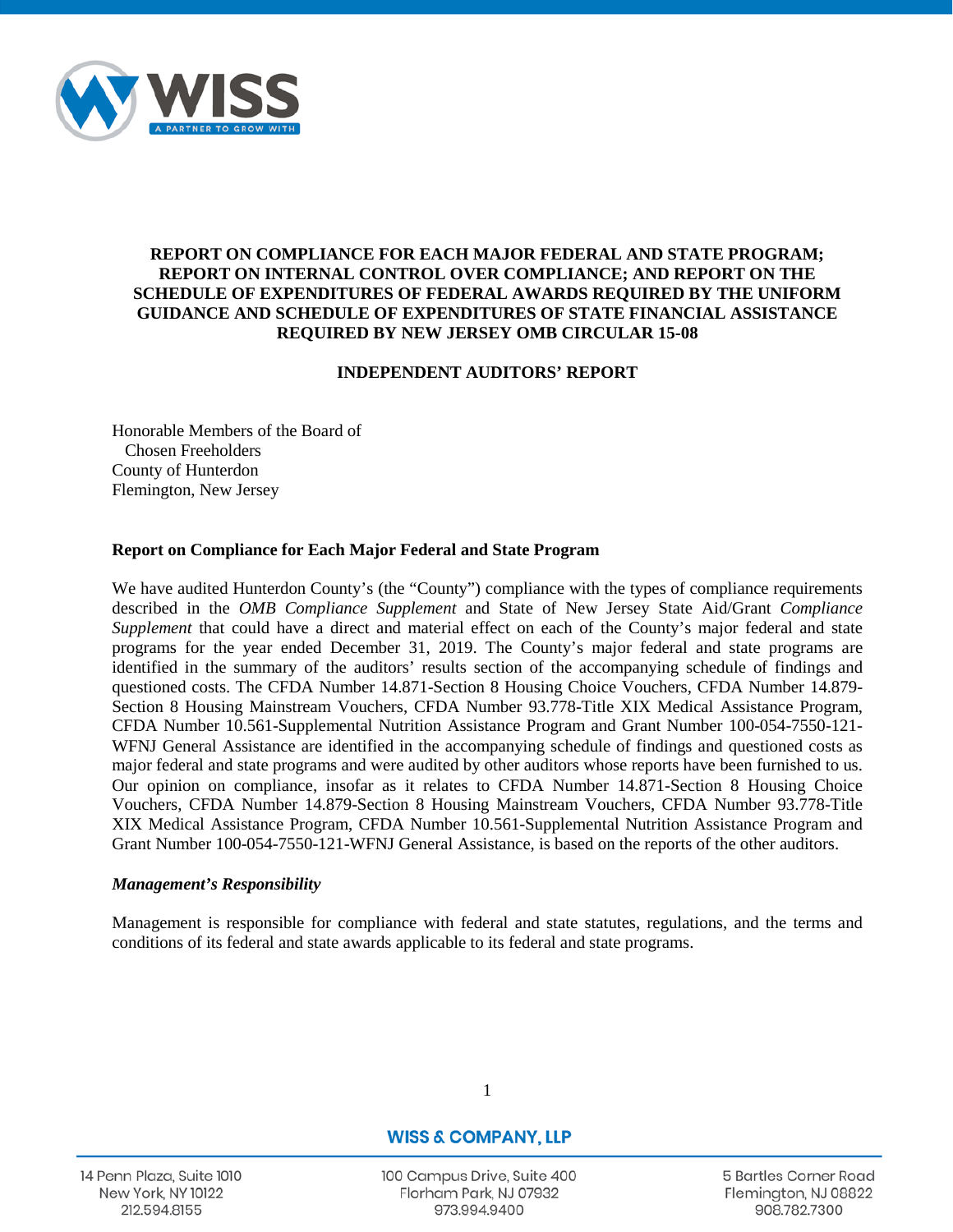## *Auditors' Responsibility*

Our responsibility is to express an opinion on compliance for each of the County's major federal and state programs based on our audit of the types of compliance requirements referred to above. We did not audit the compliance of the federal and state programs mentioned above and our opinion, insofar as it relates to those federal and state programs is based solely on the report of the other auditors. We conducted our audit of compliance in accordance with auditing standards generally accepted in the United States of America; the standards applicable to financial audits contained in *Government Auditing Standards*, issued by the Comptroller General of the United States; the audit requirements of Title 2 U.S. Code of Federal Regulations Part 200, *Uniform Administrative Requirements, Cost Principles, and Audit Requirements for Federal Awards (*Uniform Guidance*)* and New Jersey OMB Circular 15-08 *Single Audit Policy for Recipients of Federal Grants, State Grants, and State Aid*. Those standards, the Uniform Guidance and New Jersey OMB Circular 15-08 require that we plan and perform the audit to obtain reasonable assurance about whether noncompliance with the types of compliance requirements referred to above that could have a direct and material effect on a major federal or state program occurred. An audit includes examining, on a test basis, evidence about the County's compliance with those requirements and performing such other procedures as we considered necessary in the circumstances.

We believe that our audit provides a reasonable basis for our opinion on compliance for each major federal and state program. However, our audit does not provide a legal determination of the County's compliance.

## *Opinion on Each Major Federal and State Program*

In our opinion, based on our audit and the reports of the other auditors, the County complied, in all material respects, with the types of compliance requirements referred to above that could have a direct and material effect on each of its major federal and state programs for the year ended December 31, 2019.

## **Report on Internal Control Over Compliance**

Management of the County is responsible for establishing and maintaining effective internal control over compliance with the types of compliance requirements referred to above. In planning and performing our audit of compliance, we considered the County's internal control over compliance with the types of requirements that could have a direct and material effect on each major federal and state program to determine the auditing procedures that are appropriate in the circumstances for the purpose of expressing an opinion on compliance for each major federal and state program and to test and report on internal control over compliance in accordance with the Uniform Guidance and New Jersey OMB Circular 15-08, but not for the purpose of expressing an opinion on the effectiveness of internal control over compliance. Accordingly, we do not express an opinion on the effectiveness of the County's internal control over compliance.

A *deficiency in internal control over compliance* exists when the design or operation of a control over compliance does not allow management or employees, in the normal course of performing their assigned functions, to prevent, or detect and correct, noncompliance with a type of compliance requirement of a federal or state program on a timely basis. A *material weakness in internal control over compliance* is a deficiency, or a combination of deficiencies, in internal control over compliance, such that there is a reasonable possibility that material noncompliance with a type of compliance requirement of a federal or state program will not be prevented, or detected and corrected, on a timely basis. A *significant deficiency in internal control over compliance* is a deficiency, or a combination of deficiencies, in internal control over compliance with a type of compliance requirement of a federal or state program that is less severe than a material weakness in internal control over compliance, yet important enough to merit attention by those charged with governance.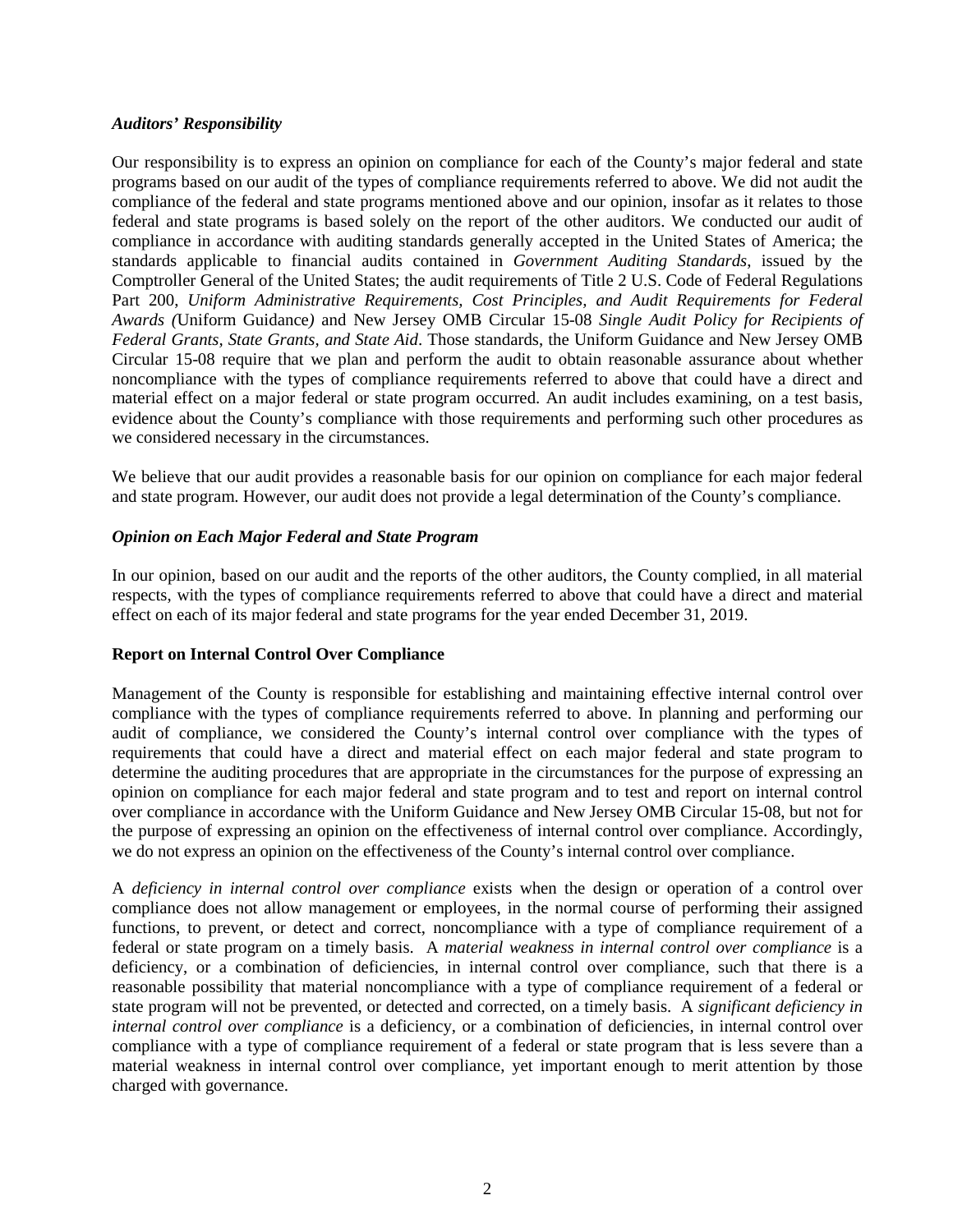Our consideration of internal control over compliance was for the limited purpose described in the first paragraph of this section and was not designed to identify all deficiencies in internal control over compliance that might be material weaknesses or significant deficiencies. We did not identify any deficiencies in internal control over compliance that we consider to be material weaknesses. However, material weaknesses may exist that have not been identified.

### **Purpose of this Report**

The purpose of this report on internal control over compliance is solely to describe the scope of our testing of internal control over compliance and the results of that testing based on the requirements of the Uniform Guidance and New Jersey OMB Circular 15-08. Accordingly, this report is not suitable for any other purpose.

### **Report on Schedules of Expenditures of Federal Awards and State Financial Assistance as Required by the Uniform Guidance and New Jersey OMB Circular 15-08**

We have audited the regulatory basis financial statements of the County as of and for the year ended December 31, 2019, and the related notes to the financial statements, which collectively comprise the County's regulatory basis financial statements. We issued our report thereon dated November 17, 2020 which contained an adverse opinion in accordance with accounting principles generally accepted in the United States of America because of the regulatory basis of accounting, and an unmodified opinion in conformity with the basis of accounting prescribed by the Division of Local Government Services, Department of Community Affairs, State of New Jersey (the "Division") which is a basis of accounting other than accounting principles generally accepted in the United States of America, to meet the requirements of the Division. Our audit was conducted for the purpose of forming an opinion on the regulatory basis financial statements that collectively comprise the County's regulatory basis financial statements. The accompanying schedules of expenditures of federal awards and state financial assistance are presented for purposes of additional analysis as required by the Uniform Guidance and New Jersey OMB Circular 15-08 and are not a required part of the regulatory basis financial statements. Such information is the responsibility of management and was derived from and relates directly to the underlying accounting and other records used to prepare the regulatory basis financial statements. The information has been subjected to the auditing procedures applied in the audit of the regulatory basis financial statements and certain additional procedures, including comparing and reconciling such information directly to the underlying accounting and other records used to prepare the regulatory basis financial statements or to the regulatory basis financial statements themselves, and other additional procedures in accordance with auditing standards generally accepted in the United States of America. In our opinion, the schedules of expenditures of federal awards and state financial assistance are fairly stated in all material respects in relation to the regulatory basis financial statements as a whole.

Scott a. Celland

Scott A. Clelland Registered Municipal Accountant No. 455

Wiss & Company

WISS & COMPANY, LLP

Florham Park, New Jersey November 17, 2020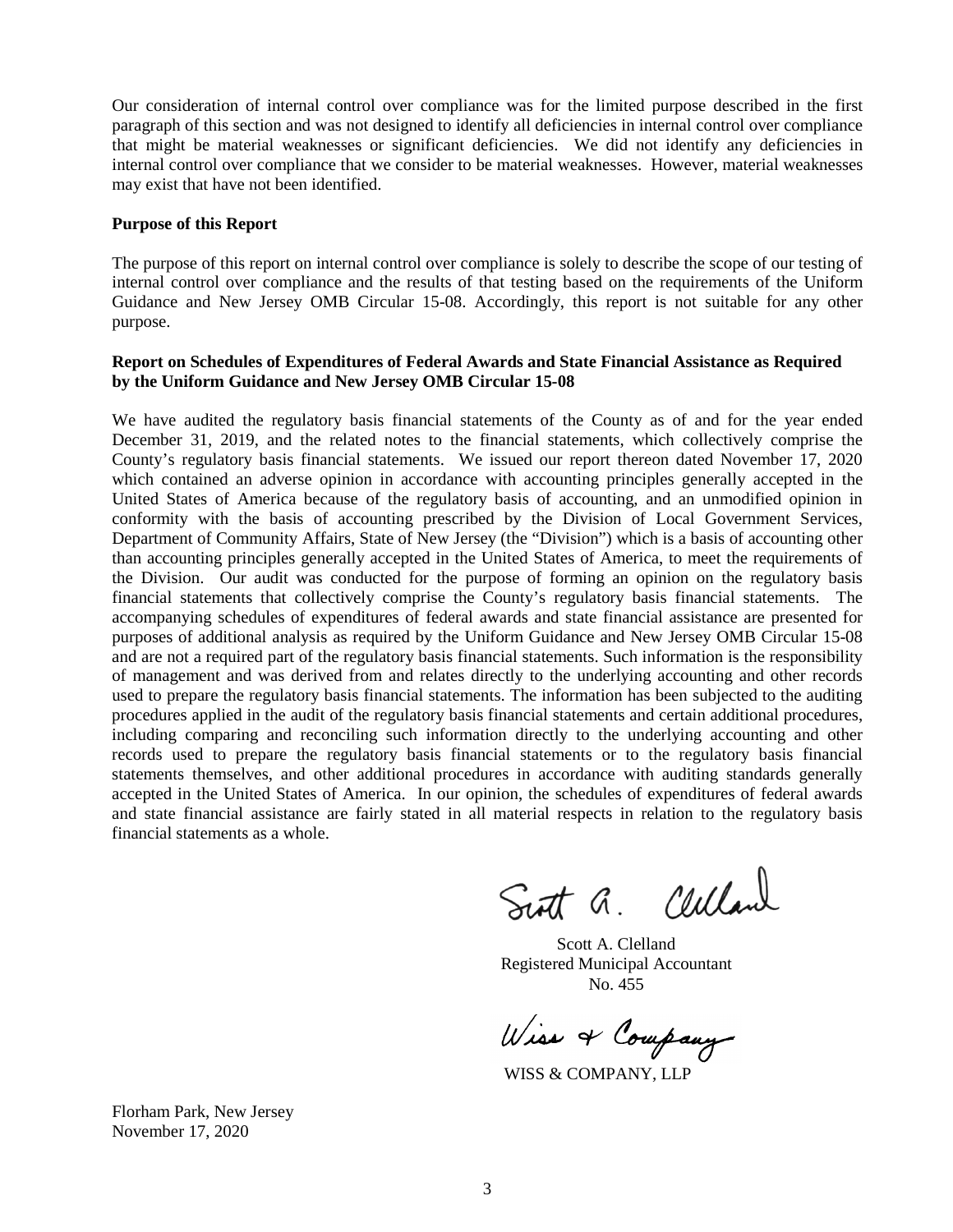# **SCHEDULE OF EXPENDITURES OF FEDERAL AWARDS YEAR ENDED DECEMBER 31, 2019**

|                                                                                                                   |                                                                                                                                                                      |                   |                                          |    |                          |                        |                                        |                                                | 2019                                      |                                        |
|-------------------------------------------------------------------------------------------------------------------|----------------------------------------------------------------------------------------------------------------------------------------------------------------------|-------------------|------------------------------------------|----|--------------------------|------------------------|----------------------------------------|------------------------------------------------|-------------------------------------------|----------------------------------------|
| Department or Division                                                                                            | Programs                                                                                                                                                             | Catalog<br>Number | <b>State Grant</b><br><b>FAIN Number</b> |    | Total<br>Award           | Grant<br>Year          | Cash<br>Receipts                       | Provided to<br>Subrecipients                   | Expenditures                              | Cumulative<br>Expenditures             |
| U.S. Department of Health and Human Services (USHHS)<br>Pass Through N.J. Department of Health and Human Services | Area Plan-Special Programs for the Aging<br>Area Plan-Special Programs for the Aging<br>Total Area Plan                                                              | 93.044<br>93.044  | 491-054-7530-010<br>491-054-7530-010     | S. | 442.299.00<br>436,397.92 | 2018-2019<br>2019      | 5.332.32<br>405,833.45<br>411.165.77   | 55,306,35 \$<br>S.<br>163,268.05<br>218,574.40 | 107,721.90 \$<br>333,001.17<br>440,723.07 | 425,765.28<br>333,001.17<br>758,766.45 |
|                                                                                                                   | State Health Services (PHILEP)<br>State Health Services (PHILEP)<br><b>Total State Health Services</b>                                                               | 93.095<br>93.095  | 100-046-4230-508<br>100-046-4230-508     |    | 269,673.00<br>269,673.00 | 2018-2019<br>2019-2020 | 207,830.00<br>54,371.00<br>262,201.00  |                                                | 153,169.05<br>59,641.01<br>212,810.06     | 258,097.63<br>59,641.01<br>317,738.64  |
|                                                                                                                   | State Health Insurance Assistance Program<br>State Health Insurance Assistance Program<br>Total State Health Insurance Assistance Program Program                    | 93.324<br>93.324  | 100-054-7530-055<br>100-054-7530-055     |    | 26,000,00<br>26,000.00   | 2018-2019<br>2019-2020 | 13,000.00<br>6,500.00<br>19,500.00     |                                                | 13,000.00<br>19,500.00<br>32,500.00       | 26,000.00<br>19,500.00<br>45,500.00    |
|                                                                                                                   | Total U.S. Department of Health and Human Services<br>Pass through NJ Depart. of Health and Human Services                                                           |                   |                                          |    |                          |                        | 692,866.77                             | 218,574.40                                     | 686,033.13                                | 1,122,005.09                           |
| Pass Through N.J. Department of Law and Public Safety                                                             | <b>Operation Helping Hand</b><br>Operation Helping Hand                                                                                                              | 93.354<br>93.354  | Not Available<br>Not Available           |    | 58,824.00<br>100,000.00  | 2018-2019<br>2019-2020 | 52,941.60<br>10,000,00                 |                                                | 28,331.21                                 | 28,331.21                              |
|                                                                                                                   | Total Pass through NJ Depart. Of Law and Public Safety and Operation Helping Hand                                                                                    |                   |                                          |    |                          |                        | 62,941.60                              |                                                | 28,331.21                                 | 28,331.21                              |
|                                                                                                                   | Total U.S. Department of Health and Human Services                                                                                                                   |                   |                                          |    |                          |                        | 755,808.37                             | 218,574.40                                     | 714.364.34                                | 1.150.336.30                           |
| U.S. Department of Agriculture<br>Pass-Through N.J. Department of Health and Senior Services                      | Senior Farmers Market Nutrition Program<br>Senior Farmers Market Nutrition Program<br>Total Department of Agriculture and Senior Farm Nutrition Grant                | 10.576<br>10.576  | 100-046-4220-474<br>100-046-4220-474     |    | 500.00<br>500.00         | 2018<br>2019           | 500.00<br>500.00<br>.000.00            |                                                | 500.00<br>500.00                          | 500.00<br>500.00<br>.000.00            |
| U.S. Department of Transportation<br>Pass-Through N.J. Department of Transportation                               | FTA Section 5311-Formula Grants for Rural Areas<br>FTA Section 5311-Formula Grants for Rural Areas<br>Total FTA Section 5311                                         | 20.509<br>20.509  | 480-078-6300-XXX<br>480-078-6300-XXX     |    | 306,502.50<br>316,153.00 | 2018-2019<br>2019-2020 | 102,829.24<br>213,622.19<br>316,451.43 |                                                | 24,086.26<br>238,809.31<br>262,895.57     | 270,476.10<br>238,809.31<br>509,285.41 |
|                                                                                                                   | Job Access and Reverse Commute (NJ JARC)<br><b>Total Job Access and Reverse Commute</b>                                                                              | 20.516            | Not Available                            |    | 120,000,00               | 2018-2019              | 79,496.22<br>79.496.22                 |                                                | 79.496.22<br>79,496.22                    | 79,496.22<br>79,496.22                 |
|                                                                                                                   | Highway Planning and Construction:<br>Subregional Transportation Planning<br>Subregional Transportation Planning<br><b>Total Subregional Transportation Planning</b> | 20.U02<br>20.U02  | 480-078-6300-XXX<br>480-078-6300-XXX     |    | 71,010.00<br>71,010.00   | 2018-2019<br>2019-2020 | 71,010,00<br>71,010,00                 |                                                | 35.332.34<br>24,997.34<br>60.329.68       | 71,010.00<br>24,997.34<br>96,007.34    |
|                                                                                                                   | Highway Planning and Construction:<br>Various County Road Projects                                                                                                   | 20.205            | 480-078-6320-XXX                         |    | 454,187.58               | 2019                   | 612,128.03                             |                                                | 454,187.58                                | 454,187.58                             |
|                                                                                                                   | Total U.S. Department of Transportation<br>Pass Through N.J. Department of Transportation                                                                            |                   |                                          |    |                          |                        | 1.079.085.68                           |                                                | 856,909.05                                | 1.138.976.55                           |

*See accompanying Notes to Schedules of Expenditures of Federal Awards and State Financial Assistance.*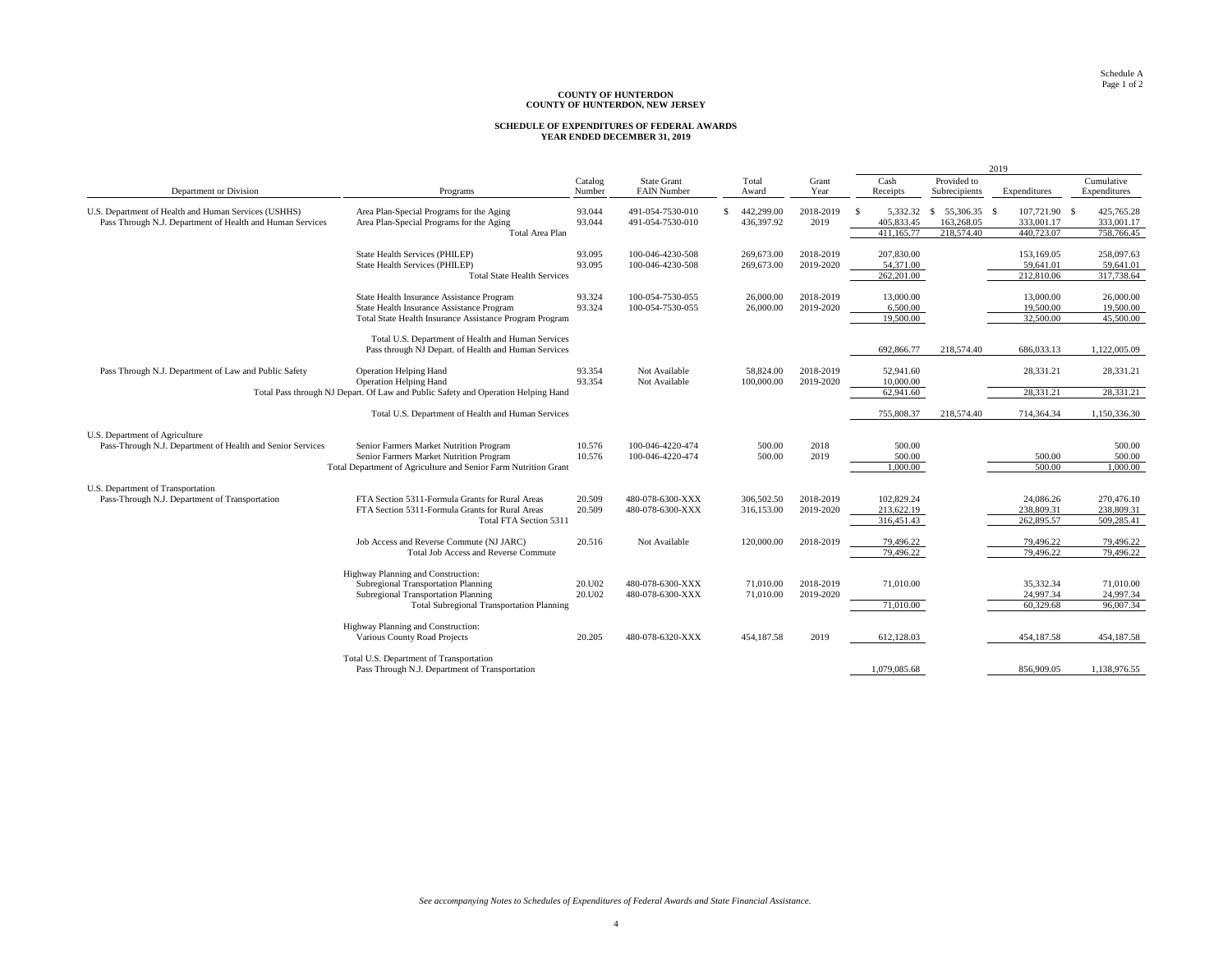## **SCHEDULE OF EXPENDITURES OF FEDERAL AWARDS YEAR ENDED DECEMBER 31, 2019**

Schedule A Page 2 of 2

|                                                                                                                                       |                                                        |                   |                                   |                            |               |                              |                              | 2019                            |                            |
|---------------------------------------------------------------------------------------------------------------------------------------|--------------------------------------------------------|-------------------|-----------------------------------|----------------------------|---------------|------------------------------|------------------------------|---------------------------------|----------------------------|
| Department or Division                                                                                                                | Programs                                               | Catalog<br>Number | State Grant<br><b>FAIN Number</b> | Total<br>Award             | Grant<br>Year | Cash<br>Receipts             | Provided to<br>Subrecipients | Expenditures                    | Cumulative<br>Expenditures |
| U.S. Department of Veterans Affairs                                                                                                   |                                                        |                   |                                   |                            |               |                              |                              |                                 |                            |
| Pass Through N.J. Department of Transportation                                                                                        | Veterans Transportation Program                        | 64.035            | 100-067-3610-058                  | $\mathcal{S}$<br>15,000.00 | 2018-2019     | $\mathcal{S}$<br>10,000,00   |                              | $\mathcal{S}$<br>$11.250.00$ \$ | 15,000.00                  |
|                                                                                                                                       | Veterans Transportation Program                        | 64.035            | 100-067-3610-058                  | 15,000.00                  | 2019-2020     | 5,000.00                     |                              | 3,750.00                        | 3,750.00                   |
|                                                                                                                                       | <b>Total Department of Veterans Affairs</b>            |                   |                                   |                            |               | 15,000.00                    |                              | 15,000.00                       | 18,750.00                  |
| U.S. Department of Justice<br>Pass Through N.J. Department of Law and Public Safety                                                   | SANE/SART                                              | 16.582            |                                   | 72,000.00                  | 2018-2019     | 72,000.00                    |                              | 72,000.00                       | 72,000.00                  |
|                                                                                                                                       | <b>Total SANE/SART</b>                                 |                   | 100-066-1500-XXX                  |                            |               | 72,000.00                    |                              | 72,000.00                       | 72,000.00                  |
|                                                                                                                                       |                                                        |                   |                                   |                            |               |                              |                              |                                 |                            |
|                                                                                                                                       | Body Worn Camera Assistance Program (JAG Grant)        | 16.738            | Not Available                     | 8,000.00                   | 2016          | 5,000,00                     |                              |                                 | 5,000.00                   |
|                                                                                                                                       | <b>Total JAG Grant</b>                                 |                   |                                   |                            |               | 5,000.00                     |                              |                                 | 5,000.00                   |
|                                                                                                                                       | Crime Victim Assistance Grant                          | 16.575            | 100-066-1020-142                  | 187,426.00                 | 2018-2019     | 123,534.00                   |                              | 123,533.84                      | 123,533.84                 |
|                                                                                                                                       | Crime Victim Assistance Grant                          | 16.575            | 100-066-1020-142                  | 239,032.00                 | 2019-2020     | 53,670.00                    |                              | 106,170.00                      | 106,170.00                 |
|                                                                                                                                       | <b>Total Crime Victim Assistance Grant</b>             |                   |                                   |                            |               | 177,204.00                   |                              | 229,703.84                      | 229,703.84                 |
|                                                                                                                                       | Total U.S. Department of Justice Pass                  |                   |                                   |                            |               |                              |                              |                                 |                            |
|                                                                                                                                       | Through N.J. Department of Law and Public Safety       |                   |                                   |                            |               | 254,204.00                   |                              | 301,703.84                      | 306,703.84                 |
| U.S. Department of Homeland Security                                                                                                  | <b>Homeland Security</b>                               | 97.067            | 100-066-1005-006-09               | 154,861.07                 | 2016-2020     | 61,243.07                    |                              | 54,000.00                       | 147,618.00                 |
| Pass Through N.J. Department of Law and Public Safety                                                                                 | <b>Homeland Security</b>                               | 97.067            | 100-066-1005-006-09               | 173,552.54                 | 2017-2020     | 75,371.00                    |                              | 18.383.22                       | 171,147.30                 |
|                                                                                                                                       | <b>Homeland Security</b>                               | 97.067            | 100-066-1005-006-09               | 172,852.72                 | 2018-2020     |                              |                              | 101,174.00                      | 101,174.00                 |
|                                                                                                                                       | <b>Total Homeland Security</b>                         |                   |                                   |                            |               | 136,614.07                   |                              | 173,557.22                      | 419,939.30                 |
|                                                                                                                                       | FEMA Flood Mitigation Assistance                       | 97.029            | FMA-PJ-02-NJ-2015-004             | 3,007,045.80               | 2017-2020     |                              |                              | 835,016.00                      | 835,016.00                 |
|                                                                                                                                       | FEMA Performance Grant                                 | 97.042            | Not Available                     | 55,000.00                  | 2017-2020     | 545,008.00<br>55,000.00      |                              | 55,000.00                       | 55,000.00                  |
|                                                                                                                                       | FEMA Performance Grant                                 | 97.042            | Not Available                     | 55,000.00                  | 2019-2020     | 55,000.00                    |                              | 55,000.00                       | 55,000.00                  |
|                                                                                                                                       |                                                        |                   |                                   |                            |               | 655,008.00                   |                              | 945,016.00                      | 945,016.00                 |
|                                                                                                                                       | Total U.S. Department of Homeland Security Passed      |                   |                                   |                            |               |                              |                              |                                 |                            |
|                                                                                                                                       | through N.J. Department of Law and Public Safety       |                   |                                   |                            |               | 791,622.07                   |                              | 1,118,573.22                    | 1.364,955.30               |
| U.S. Environmental Protection Agency (EPA)                                                                                            | Wastewater Management Grant                            | 66.U01            | Not Available                     | 100,000.00                 | 2017-2020     | 75,356.35                    |                              | 46,242.24                       | 89,387.96                  |
| Pass Through N.J. Department of Environmental Protection                                                                              | Total U.S EPA and Wastewater Grant                     |                   |                                   |                            |               | 75,356.35                    |                              | 46,242.24                       | 89,387.96                  |
|                                                                                                                                       |                                                        |                   |                                   |                            |               |                              |                              |                                 |                            |
| U.S. Department of Housing and Urban Development                                                                                      | Section 8 Housing Choice Vouchers                      | 14.871            | <b>NY-1233V</b>                   | 4,613,415.00               | 2019          | 4,613,415.00                 |                              | 4,613,415.00                    | 4,613,415.00               |
|                                                                                                                                       | Section 8 Mainstream Vouchers                          | 14.879            | NY-1233V                          | 527,911.00                 | 2019          | 527,911.00                   |                              | 527,911.00                      | 527,911.00                 |
|                                                                                                                                       | Total U.S. Department of Housing and Urban Development |                   |                                   |                            |               | 5,141,326.00                 |                              | 5,141,326.00                    | 5,141,326.00               |
| U.S. Department of Health and Human Services                                                                                          |                                                        |                   |                                   |                            |               |                              |                              |                                 |                            |
| Pass Through N.J. Division of Family Development                                                                                      |                                                        |                   |                                   |                            |               |                              |                              |                                 |                            |
| Public Assistance                                                                                                                     | Temporary Assistance for Needy Families (TANF)         | 93.558            | 100-054-7550-302                  | Not Available              | 2019          | 266,943.00                   |                              | 266,943.00<br>266,943.00        | 266,943.00<br>266,943.00   |
|                                                                                                                                       |                                                        |                   |                                   |                            |               |                              |                              |                                 |                            |
| Administrative Cost Relating To Public Assistance                                                                                     | Temporary Assistance for Needy Families (TANF)         | 93.558            | 100-054-7550-290                  | Not Available              | 2019          | 9,867.00                     |                              | 9,867.00                        | 9,867.00                   |
|                                                                                                                                       | Title IV-D, Child Support and Paternity Program        | 93.563            | 100-054-7550-165                  | Not Available              | 2019          | 128,556.00                   |                              | 128,556.00                      | 128,556.00                 |
|                                                                                                                                       | Title XIX, Medical Assistance Program                  | 93.778            | 100-054-7550-162                  | Not Available              | 2019          | 867,150.00                   |                              | 867,150.00                      | 867,150.00                 |
|                                                                                                                                       | Title XX, Social Services Block Grant                  | 93.667            | 100-054-7550-057                  | Not Available              | 2019          | 11,856.00                    |                              | 11,856.00                       | 11,856.00                  |
|                                                                                                                                       | State Children's Health Insurance Program              | 93.767            | 100-054-7550-XXX                  | Not Available              | 2019          | 18,694.00                    |                              | 18,694.00<br>1.036.123.00       | 18,694.00<br>1.036.123.00  |
| Pass-Through N.J. Division of Medical Assistance and Health Services                                                                  |                                                        |                   |                                   |                            |               |                              |                              |                                 |                            |
| Administrative costs relating to Public Assistance                                                                                    | Title XIX, Medical Assistance Programs                 | 93.778            | 100-054-7540-269                  | Not Available              | 2019          | 73,605.00                    |                              | 73,605.00                       | 73,605.00                  |
|                                                                                                                                       | Total USDHHS / NJDHS                                   |                   |                                   |                            |               |                              |                              | 1.376,671.00                    | 1.376,671.00               |
| U.S. Department of Agriculture/New Jersey Department of Human Services<br>Passed-Through from the N.J. Division of Family Development |                                                        |                   |                                   |                            |               |                              |                              |                                 |                            |
|                                                                                                                                       | Administrative Costs Relating to the                   |                   |                                   |                            |               |                              |                              |                                 |                            |
|                                                                                                                                       | Supplemental Nutrition Assistance Program (SNAP)       | 10.561            | Not Available                     | Not Available              | 2019          | 622,810.00                   |                              | 622,810.00                      | 622,810.00                 |
|                                                                                                                                       |                                                        |                   |                                   |                            |               |                              |                              |                                 |                            |
| Social Security Administration                                                                                                        | Supplemental Security Income                           | 96.006            | Not Available                     | Not Available              | 2019          | 54,218.00                    |                              | 54,218.00                       | 54,218.00                  |
|                                                                                                                                       |                                                        |                   |                                   |                            |               |                              |                              |                                 |                            |
|                                                                                                                                       | <b>Total Expenditures of Federal Awards</b>            |                   |                                   |                            |               | \$10,167,101.47 \$218,574.40 |                              | 10,248,317.69 \$<br>S.          | 11,265,134.95              |

*See accompanying Notes to Schedules of Expenditures of Federal Awards and State Financial Assistance.*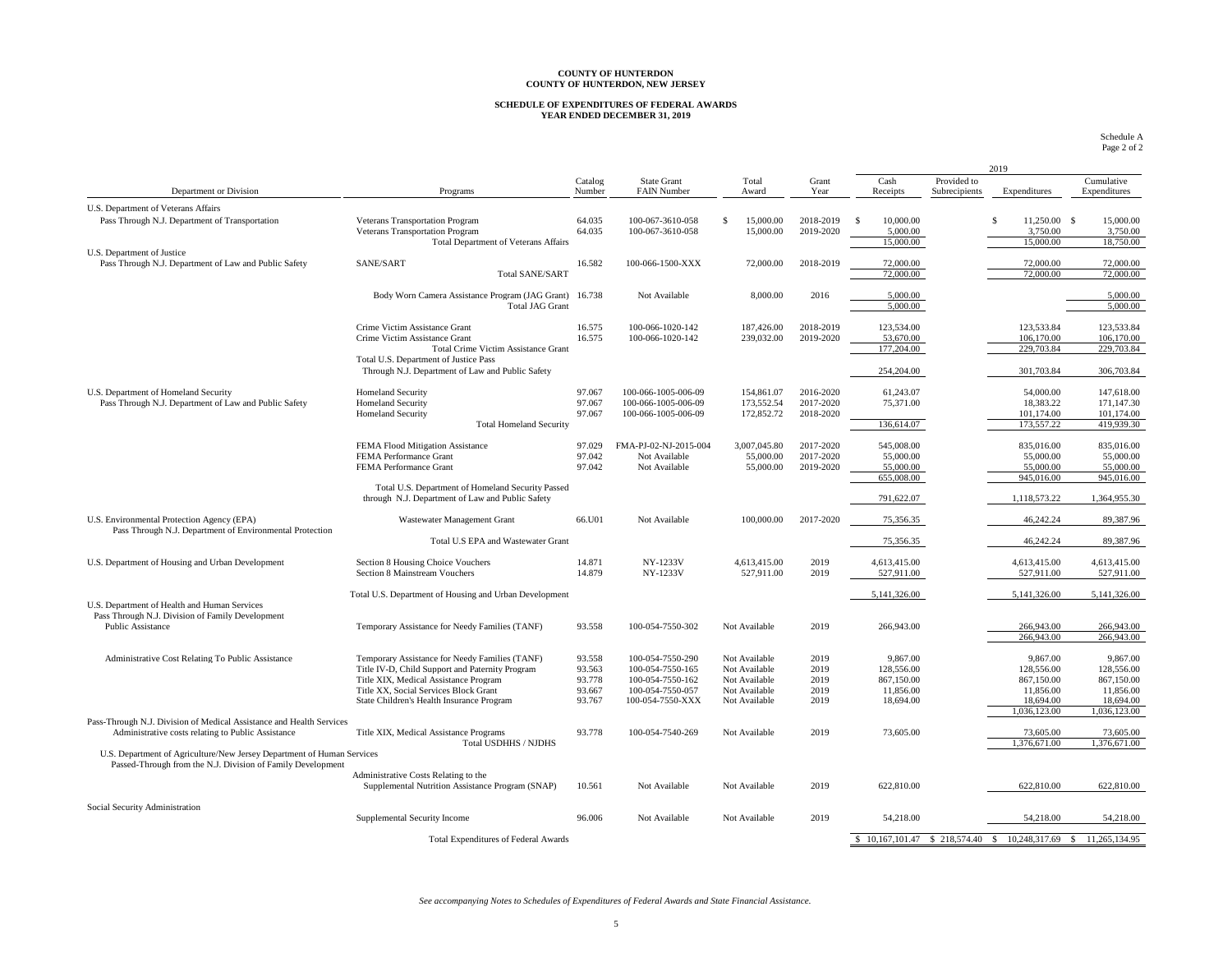#### **SCHEDULE OF EXPENDITURES OF STATE FINANCIAL ASSISTANCE**

#### **YEAR ENDED DECEMBER 31, 2019**

| <b>State Funding</b>            |                                                                              |                                          |                                      |                        |                                         | 2019           |                              |                                         |
|---------------------------------|------------------------------------------------------------------------------|------------------------------------------|--------------------------------------|------------------------|-----------------------------------------|----------------|------------------------------|-----------------------------------------|
| Department or                   |                                                                              | Total                                    |                                      | Grant                  | Cash                                    | Provided to    |                              | Cumulative                              |
| Division                        | Program                                                                      | Award                                    | Account Number                       | Year                   | Receipts                                | Subrecipients  | Expenditures                 | Expenditures                            |
| Health and Human Services       | Municipal Alliance Program<br>Municipal Alliance Program                     | $\mathsf{s}$<br>181,380.00<br>181,380.00 | 100-082-2000-044<br>100-082-2000-044 | 2018-2019<br>2019-2020 | $\mathbf{s}$<br>164,601.27<br>13,471.96 |                | s<br>133,828.27<br>43,244.96 | $\mathbb{S}$<br>178,449.90<br>43,244.96 |
|                                 | State/Community Partnership                                                  | 188,094.00                               | 100-066-1500-007                     | 2018-2019              | 51,414.36                               |                | 1,175.00                     | 187,831.40                              |
|                                 | State/Community Partnership                                                  | 188,094.00                               | 100-066-1500-007                     | 2019-2020              | 141,854.57                              |                | 187,092.83                   | 187,092.83                              |
|                                 | SSBG/Family Court<br><b>SSBG/Family Court</b>                                | 95,615.00<br>95,615.00                   | 100-054-7550-517<br>100-054-7550-517 | 2018-2019<br>2019-2020 | 45,804.20<br>20,153.75                  |                | 28,711.64<br>67,083.87       | 91,612.60<br>67,083.87                  |
|                                 | <b>Title XX Transportation</b>                                               | 124,434.00                               | 100-054-7545-039                     | 2018-2019              |                                         |                | 19,425.00                    | 124,434.00                              |
|                                 | <b>Title XX Transportation</b>                                               | 124,434.00                               | 100-054-7545-039                     | 2019-2020              | 124,434.00                              |                | 109,683.00                   | 109,683.00                              |
|                                 | Personal Assistance Services Program<br>Personal Assistance Services Program | 30,937.30<br>30,937.30                   | 100-054-7545-005<br>100-054-7545-005 | 2018-2019<br>2019-2020 | 30,937.30                               |                | 23,788.00<br>9,768.00        | 30,937.00<br>9,768.00                   |
|                                 | <b>SSH Homeless</b><br><b>SSH Homeless</b>                                   | 142,844.00<br>169,100.00                 | 100-054-7550-072<br>100-054-7550-072 | 2018-2019<br>2019-2020 | 45,419.00                               |                | 31,326.75<br>117,937.50      | 112,456.00<br>117,937.50                |
|                                 | Comprehensive Alcohol Program                                                | 227,968.00                               | 760-046-4219-001-J002                | 2016                   | 6,755.00                                |                |                              | 220,299.18                              |
|                                 | Comprehensive Alcohol Program                                                | 213,908.00                               | 760-046-4219-001-J002                | 2017-2019              |                                         |                | 17.00                        | 195,957.94                              |
|                                 | Comprehensive Alcohol Program                                                | 213,671.00                               | 760-046-4219-001-J002                | 2018-2019              | 24,224.00                               |                | 11,783.29                    | 183,959.11                              |
|                                 | Comprehensive Alcohol Program                                                | 210,512.00                               | 760-046-4219-001-J002                | 2019-2020              | 137,322.00                              |                | 119,790.55                   | 119,790.55                              |
|                                 | Right-to-Know                                                                | 9,618.00                                 | 100-048-4771-105                     | 2018-2019              | 7,213.50                                |                | 5,215.43                     | 9,543.43                                |
|                                 | Right-to-Know                                                                | 9,618.00                                 | 100-048-4771-105                     | 2019-2020              | 2,404.50                                |                | 4,000.00                     | 4,000.00                                |
|                                 | Casino Revenue                                                               | 332,555.93                               | 078-491-6050-001                     | 2018-2019              | 90,560.14                               |                | 2,217.41                     | 331,418.54                              |
|                                 | Casino Revenue                                                               | 346,707.57                               | 078-491-6050-001                     | 2019-2020              | 318,803.43                              |                | 345,731.65                   | 345,731.65                              |
|                                 | Statewide Respite Care Program                                               | 53,590.00                                | Not Available                        | 2019                   |                                         |                | 11,503.35                    | 11,503.35                               |
|                                 | Human Services Advisory Council                                              | 73,742.00                                | 100-016-1610-039                     | 2017-2019              |                                         |                | 36.00                        | 73,741.61                               |
|                                 | Human Services Advisory Council                                              | 73,742.00                                | 100-016-1610-039                     | 2018-2019              |                                         |                | 450.63                       | 73,742.00                               |
|                                 | Human Services Advisory Council                                              | 73,742.00                                | 100-016-1610-039                     | 2019-2020              | 73,742.00                               |                | 73,350.10                    | 73,350.10                               |
|                                 | Total Health and Human Services                                              |                                          |                                      |                        | 1,299,114.98                            |                | 1,347,160.23                 | 2,903,568.52                            |
| <b>Community Affairs</b>        | Area Plan                                                                    | 347,753.56                               | 100-054-7530-XXX                     | 2018-2019              | 4,189.68                                | s<br>45,250.65 | 84,638.64                    | 334,529.86                              |
|                                 | Area Plan                                                                    | 342,884.08                               | 100-054-7530-XXX                     | 2019-2020              | 332,045.55                              | 133,582.95     | 272,455.50                   | 272,455.50                              |
|                                 | <b>Total Community Affairs</b>                                               |                                          |                                      |                        | 336,235.23                              | 178,833.60     | 357,094.14                   | 606,985.36                              |
| <b>Environmental Protection</b> | Solid Waste Services Tax                                                     | 143,320.00                               | 752-042-4900-008                     | 2016-2019              |                                         |                | 22,955.94                    | 143,320.00                              |
|                                 | Solid Waste Services Tax                                                     | 143,320.00                               | 752-042-4900-008                     | 2017-2019              |                                         |                | 111,354.93                   | 142,526.88                              |
|                                 | Solid Waste Services Tax                                                     | 143,320.00                               | 752-042-4900-008                     | 2018-2019              | 143,320.00                              |                | 35,965.53                    | 35,965.53                               |
|                                 | <b>Clean Communities</b>                                                     | 80,096.45                                | 765-042-4900-005                     | 2017-2019              |                                         |                | 36,416.62                    | 80,088.14                               |
|                                 | <b>Clean Communities</b>                                                     | 76,724.06                                | 765-042-4900-005                     | 2018-2019              |                                         |                | 44,913.61                    | 44,913.61                               |
|                                 | <b>Clean Communities</b>                                                     | 85,929.99                                | 765-042-4900-005                     | 2019-2020              | 85,929.99                               |                |                              |                                         |
|                                 | <b>CEHA</b>                                                                  | 139,850.00                               | 100-042-4840-094                     | 2017-2018              | 29,999.70                               |                |                              | 139,850.00                              |
|                                 | <b>CEHA</b>                                                                  | 140,100.00                               | 100-042-4840-094                     | 2018-2019              | 109,578.67                              |                | 139,438.50                   | 139,438.50                              |
|                                 | Open Space Preservation                                                      | 880,375.60                               | 100-062-4510-036                     | 2019                   | 880,375.60                              |                | 880,375.60                   | 880,375.60                              |
|                                 | Highlands Council Economic Development                                       | 45,000.00                                | Not Available                        | 2017-2019              | 39,800.00                               |                | 22,500.00                    | 45,000.00                               |
|                                 | Highlands Council Ecosystem and Plan Conformity                              | 110,000.00                               | Not Available                        | 2019                   |                                         |                | 15,882.50                    | 15,882.50                               |
|                                 | Forestry Stewardship Planning Grant - NJUCFP                                 | 10,000.00                                | Not Available                        | 2018-2019              | 10,000.00                               |                | 10,000.00                    | 10,000.00                               |
|                                 | <b>Total Environmental Protection</b>                                        |                                          |                                      |                        | 1.299.003.96                            |                | 1.319.803.23                 | 1,677,360.76                            |

*See accompanying Notes to the Schedule of Expenditures of Federal Awards and State Financial Assistance.*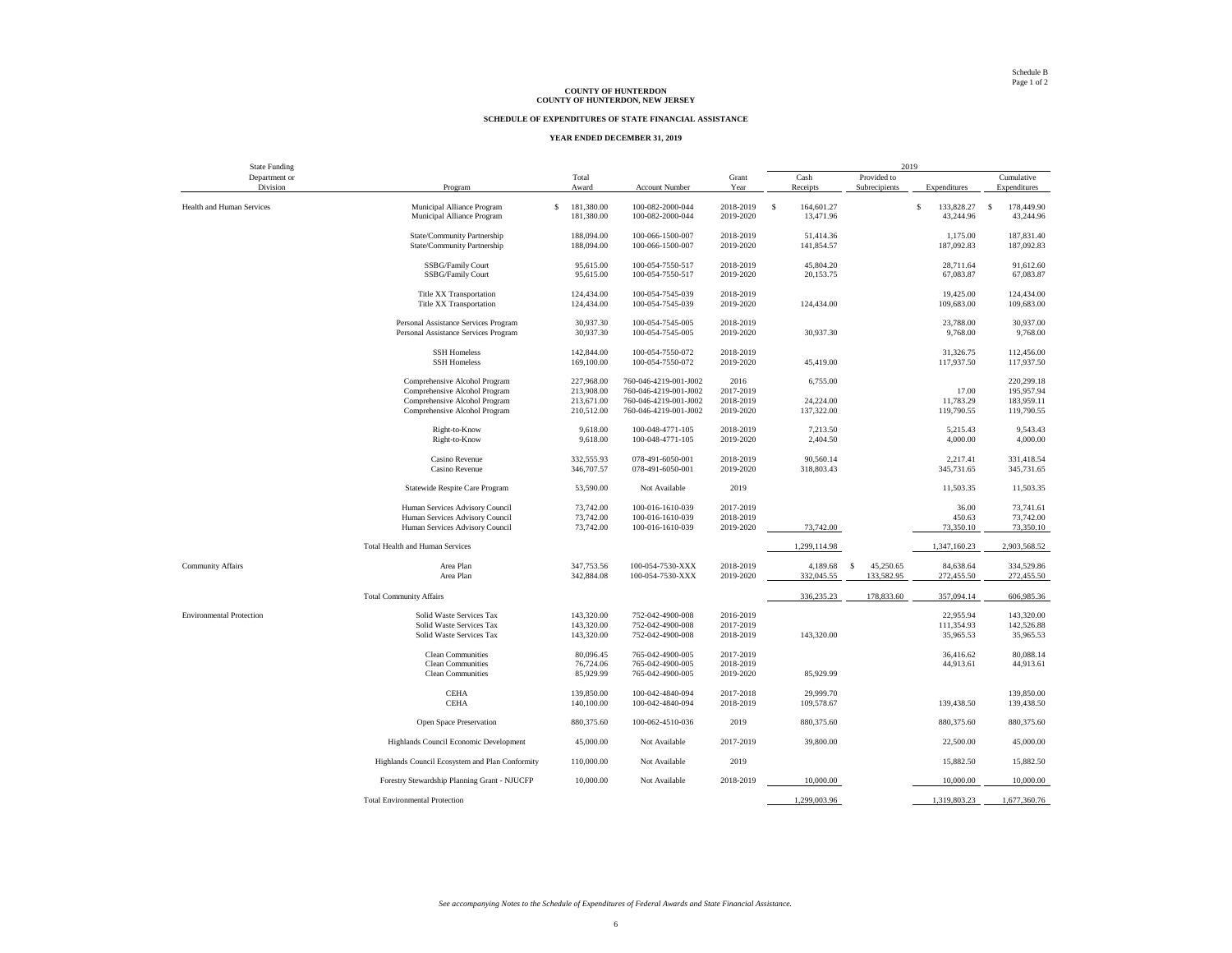#### **SCHEDULE OF EXPENDITURES OF STATE FINANCIAL ASSISTANCE**

#### **YEAR ENDED DECEMBER 31, 2019**

| <b>State Funding</b>                      |                                                        |                        |                                      |                        |                       | 2019                         |                        |                            |
|-------------------------------------------|--------------------------------------------------------|------------------------|--------------------------------------|------------------------|-----------------------|------------------------------|------------------------|----------------------------|
| Department or<br>Division                 | Program                                                | Total<br>Award         | Account Number                       | Grant<br>Year          | Cash<br>Receipts      | Provided to<br>Subrecipients | Expenditures           | Cumulative<br>Expenditures |
|                                           |                                                        |                        |                                      |                        |                       |                              |                        |                            |
| Department of State                       | <b>HAVA Election Security Grant</b>                    | 2,845.00<br>\$         | Not Available                        | 2018-2019              | 2,845.00<br>-S        |                              | \$.<br>2,845.00        | 2,845.00<br>- \$           |
|                                           | HAVA ADA Grant Program                                 | 30,500.00              | Not Available                        | 2019                   | 29,857.53             |                              |                        |                            |
|                                           | HAVA Voting Machine Pilot Program                      | 70,000,00              | Not Available                        | 2019                   |                       |                              | 23,764.50              | 23,764.50                  |
|                                           | <b>Total Department of State</b>                       |                        |                                      |                        | 32,702.53             |                              | 26,609.50              | 26,609.50                  |
| Justice                                   | <b>Body Armor Program</b><br><b>Body Armor Program</b> | 6,222.43<br>6,823.91   | 718-066-1020-001<br>718-066-1020-001 | 2017-2019<br>2018-2019 | 6,823.91              |                              | 699.44<br>6,823.91     | 6,222.43<br>6,823.91       |
|                                           |                                                        |                        |                                      |                        |                       |                              |                        |                            |
|                                           | <b>Total Justice</b>                                   |                        |                                      |                        | 6,823.91              |                              | 7,523.35               | 13,046.34                  |
| Cultural Heritage                         | State Council on Arts<br>State Council on Arts         | 66,464.00<br>66,464.00 | 100-074-2530-032<br>100-074-2530-032 | 2018-2019<br>2019      | 6,647.00<br>59,817.00 |                              | 14,749.26<br>51,713.68 | 66,462.26<br>51,713.68     |
|                                           |                                                        |                        |                                      |                        |                       |                              |                        |                            |
|                                           | <b>Total Cultural Heritage</b>                         |                        |                                      |                        | 66,464.00             |                              | 66,462.94              | 118,175.94                 |
| Transportation□                           | State Road Aid-Various County Road Projects            | 6,607,055.00           | 480-078-6320                         | 2019                   | 7,514,883.98          |                              | 5,575,903.70           | 5,575,903.70               |
|                                           | FTA Section 5311                                       | 153,251.25             | 076-6300-480-XXX-XX                  | 2018-2019              | 51.414.62             |                              | 12,043.13              | 135,238.05                 |
|                                           | FTA Section 5311                                       | 158,076.50             | 076-6300-480-XXX-XX                  | 2019                   | 106,811.10            |                              | 119,404.65             | 119,404.65                 |
|                                           | Total N.J. Department of Transportation                |                        |                                      |                        | 7,673,109.70          |                              | 5,707,351.48           | 5,830,546.40               |
| N.J. Historical Commission                | County History Partnership Grant                       | 32,490.00              | Not Available                        | 2017-2019              |                       |                              | 307.58                 | 32,489.74                  |
|                                           | County History Partnership Grant                       | 22,490.00              | Not Available                        | 2018-2019              | 3,373.50              |                              | 5,522.50               | 22,490.00                  |
|                                           | County History Partnership Grant                       | 22,490.00              | Not Available                        | 2019                   | 19,116.50             |                              | 18,017.50              | 18,017.50                  |
|                                           | Total N.J. Historical Commission                       |                        |                                      |                        | 22,490.00             |                              | 23,847.58              | 72,997.24                  |
| N.J. Department of Human Services (NJDHS) | WFNJ General Assistance (G.A.)                         | 770,419.00             | 100-054-7550-121                     | 2019                   | 770,419.00            |                              | 770,419.00             | 770,419.00                 |
| Division of Family Development            | WFNJ General Administrative Costs                      | 293,205.00             | 100-054-7550-121                     | 2019                   | 293,205,00            |                              | 293.205.00             | 293,205.00                 |
|                                           | Supplemental Security Income                           | 97,544.00              | 100-054-7550-125                     | 2019                   | 97,544.00             |                              | 97.544.00              | 97.544.00                  |
|                                           | Total N.J. Department of Human Services (NJDHS)        |                        |                                      |                        | 1,161,168.00          |                              | 1,161,168.00           | 1.161.168.00               |
|                                           |                                                        |                        |                                      |                        | 11.897.112.31         | 178,833.60<br>s              | \$10,017,020.45        | \$12,410,458.06            |

Total expenditures of state financial assistance

Schedule B Page 2 of 2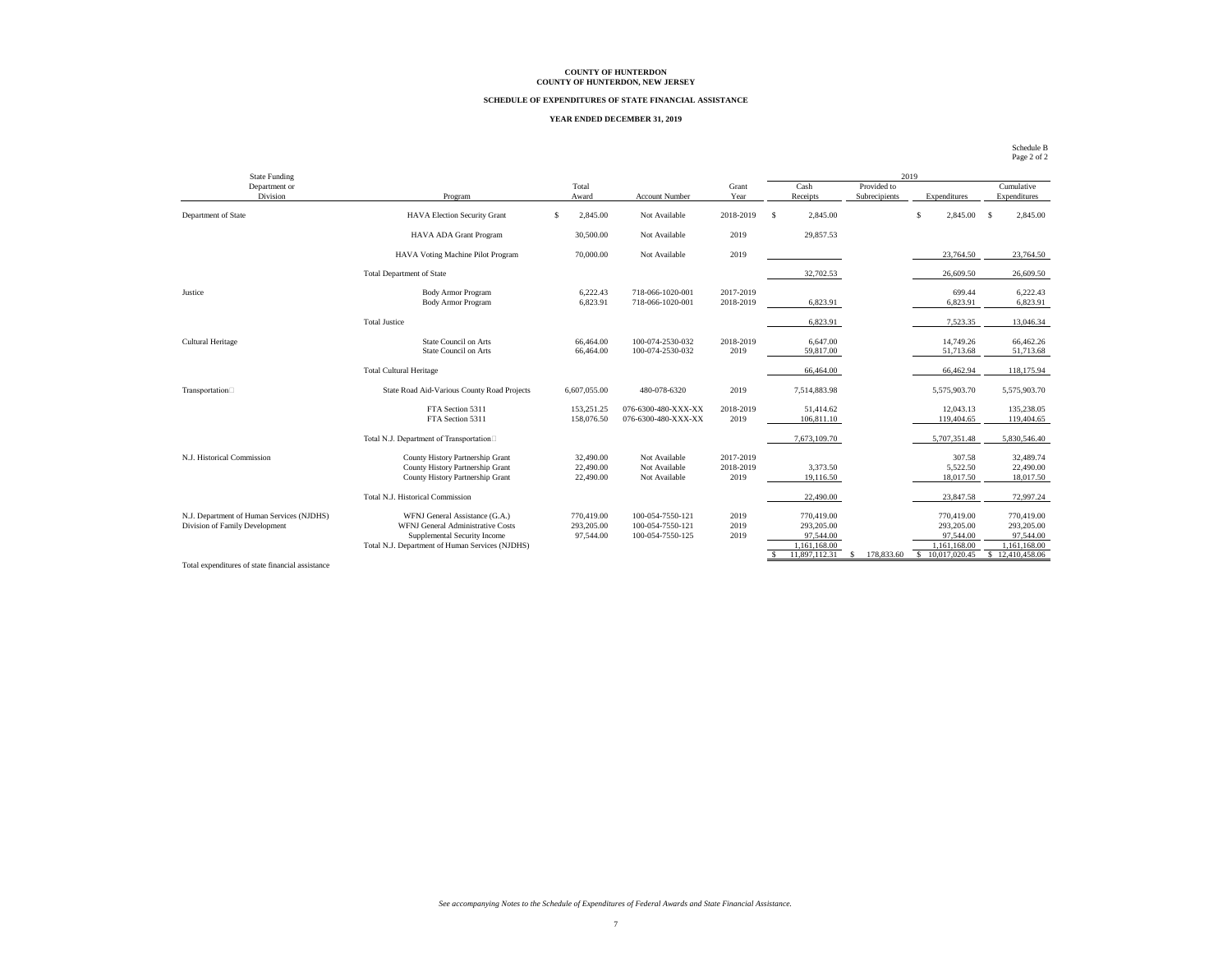#### **COUNTY OF HUNTERDON, NEW JERSEY**

### **NOTES TO SCHEDULES OF EXPENDITURES OF FEDERAL AWARDS AND STATE FINANCIAL ASSISTANCE**

### **YEAR ENDED DECEMBER 31, 2019**

### **Note 1 – Basis of Presentation:**

The accompanying schedules of expenditures of federal awards and state financial assistance present the activity of all federal award and state financial assistance programs of the County of Hunterdon. To the extent identified, the federal award and state financial assistance that passed through other governmental agencies is included on the schedules of expenditures of federal awards and state financial assistance. Federal and State grants administered by the Hunterdon County Department of Public Housing and Department of Human Services, Division of Social Services were audited by other auditors which have provided copies to the County's auditor.

The information in these schedules are presented in accordance with the requirements of Title 2 U.S, *Code of Federal Regulations* Part 200-*Uniform Administrative Requirements, Cost Principles, and Audit Requirements for Federal Awards* (Uniform Guidance) and New Jersey OMB Circular 15-08, *Single Audit Policy for Recipients of Federal Grants, State Grants and State Aid.* Therefore, some amounts presented in these schedules may differ from amounts presented, or used in the preparation of, the regulatory basis financial statements. Because the schedules present only selected portions of the operations of the County, they are not intended to and do not present the financial position or results of operations or changes in fund balance of the County.

### **Note 2 - Basis of Accounting:**

The expenditures reported on the accompanying schedules of expenditures of federal awards and state financial assistance (Schedules) are presented on the budgetary basis of accounting. Such expenditures are recognized following the cost principles contained in the Uniform Guidance and New Jersey OMB Circular 15-08, wherein certain types of expenditures are allowable or are limited as to reimbursement. Negative amounts shown on the Schedules represent adjustments or credits made in the normal course of business to amounts reported as expenditures in prior years. The basis of accounting is described in Note 1 to the County's regulatory basis financial statements. Expenditures, as reported in the accompanying Schedules of Expenditures of Federal Awards and State Financial Assistance, reflect cash disbursements and accounts payable charged directly to a grant program.

### **Note 3 - Relationship to Financial Statements:**

Amounts reported in the accompanying schedules agree with amounts reported in the County's and each Department's financial statements.

### **Note 4 - Relationship to Federal and State Financial Reports:**

Amounts reported in the accompanying schedules agree with the amounts reported in the related federal and state financial reports, where required.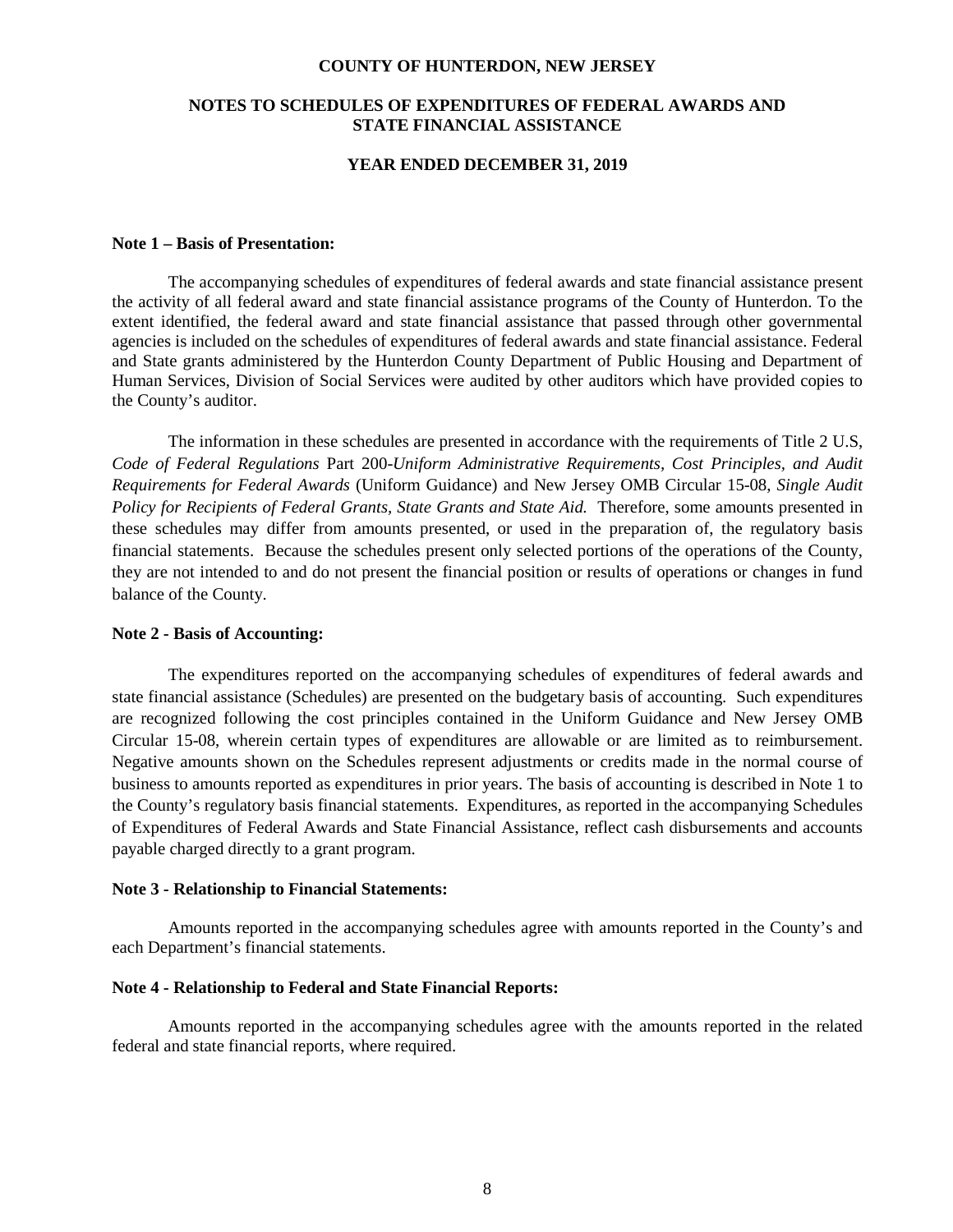#### **COUNTY OF HUNTERDON, NEW JERSEY**

### **NOTES TO SCHEDULES OF EXPENDITURES OF FEDERAL AWARDS AND STATE FINANCIAL ASSISTANCE**

#### **YEAR ENDED DECEMBER 31, 2019**

### **Note 5 - Contingencies:**

Each of the grantor agencies reserves the right to conduct additional audits of the County's grant programs. However, the County's management does not believe such audits would result in material amounts of disallowed costs.

#### **Note 6 - Sub-Recipients:**

Of the federal expenditures presented in the Schedule of Expenditures of Federal Awards, the County provided federal awards to sub-recipients for the Area Plan Grant (CFDA #93.044) to the following:

| Hunterdon County YMCA          | 10,850.95  |  |
|--------------------------------|------------|--|
| Hunterdon County Helpline Inc. | 12,037.30  |  |
| Hunterdon Medical Center       | 3,776.85   |  |
| Legal Services of Northwest    | 9,103.05   |  |
| Meals on Wheels in Hunterdon   | 130,151.45 |  |
| Norwescap, Inc.                | 3,045.35   |  |
| Briteside Adult Day Center     | 49,609.45  |  |
| Total                          | 218,574.40 |  |

Of the state expenditures presented in the Schedule of Expenditures of State Financial Assistance, the County provided state financial assistance to sub-recipients for the Area Plan Grant (Grant #100-054- 7530-XXX) to the following:

| Hunterdon County YMCA             | \$<br>8,878.05 |
|-----------------------------------|----------------|
| Hunterdon County Helpline Inc.    | 9,848.70       |
| Hunterdon Medical Center          | 3,090.15       |
| Legal Services of Northwest       | 7,447.95       |
| Meals on Wheels in Hunterdon      | 106,487.55     |
| Norwescap, Inc.                   | 2,491.65       |
| <b>Briteside Adult Day Center</b> | 40,589.55      |
| Total                             | 178,833.60     |

### **Note 7 - Indirect Costs:**

The County has elected not to utilize the 10 de minimis indirect cost rate allowed under the Uniform Guidance.

#### **Note 8 - Subsequent Events:**

Management has reviewed and evaluated all events and transactions from December 31, 2019 through November 17, 2020, the date that the financial statements are issued for possible disclosure and recognition in the financial statements, and no items have come to the attention of the County that would require disclosure.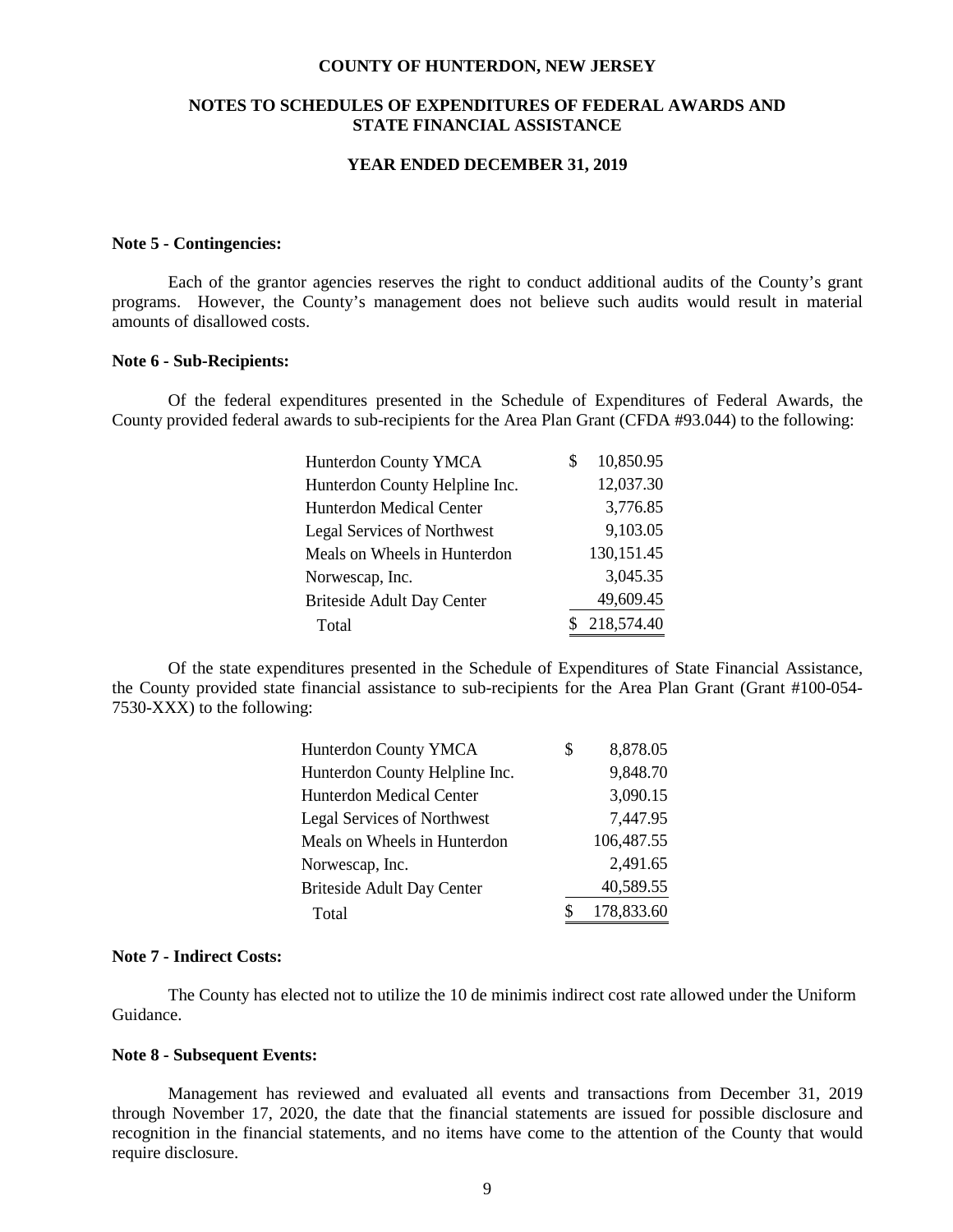## **SCHEDULE OF FINDINGS AND QUESTIONED COSTS YEAR ENDED DECEMBER 31, 2019**

# *Section I – Summary of Auditors' Results*

## **Financial Statements**

| Type of report the auditor report issued<br>on whether the financial statements were                  |                                |                   |            |                                             |
|-------------------------------------------------------------------------------------------------------|--------------------------------|-------------------|------------|---------------------------------------------|
| prepared in accordance with GAAP:                                                                     | Unmodified - Regulatory Basis; | Adverse-U.S. GAAP |            |                                             |
| Internal Control over financial reporting:                                                            |                                |                   |            |                                             |
| Material weakness(es) identified?                                                                     |                                | Yes               |            | X<br>N <sub>o</sub>                         |
| Significant deficiency(ies) identified?                                                               |                                | Yes               |            | None<br>X<br>Reported                       |
| Noncompliance material to financial<br>statements noted?                                              |                                | Yes               |            | $\boldsymbol{\mathrm{X}}$<br>N <sub>o</sub> |
| <b>Federal Awards</b>                                                                                 |                                |                   |            |                                             |
| Dollar threshold used to distinguish between Type A and<br>Type B programs:                           |                                |                   | \$750,000  |                                             |
| Auditee qualified as low-risk auditee?                                                                | X                              | Yes               |            | N <sub>o</sub>                              |
| Type of auditors' report issued on compliance for major<br>federal programs:                          |                                |                   | Unmodified |                                             |
| Internal control over major federal programs:                                                         |                                |                   |            |                                             |
| Material weakness(es) identified?                                                                     |                                | Yes X             |            | N <sub>0</sub>                              |
| Significant deficiency(ies) identified?                                                               |                                | Yes X             |            | None<br>Reported                            |
| Any audit findings disclosed that are required to be<br>reported in accordance with 2 CFR 200.516(a)? |                                | Yes               | X          | N <sub>o</sub>                              |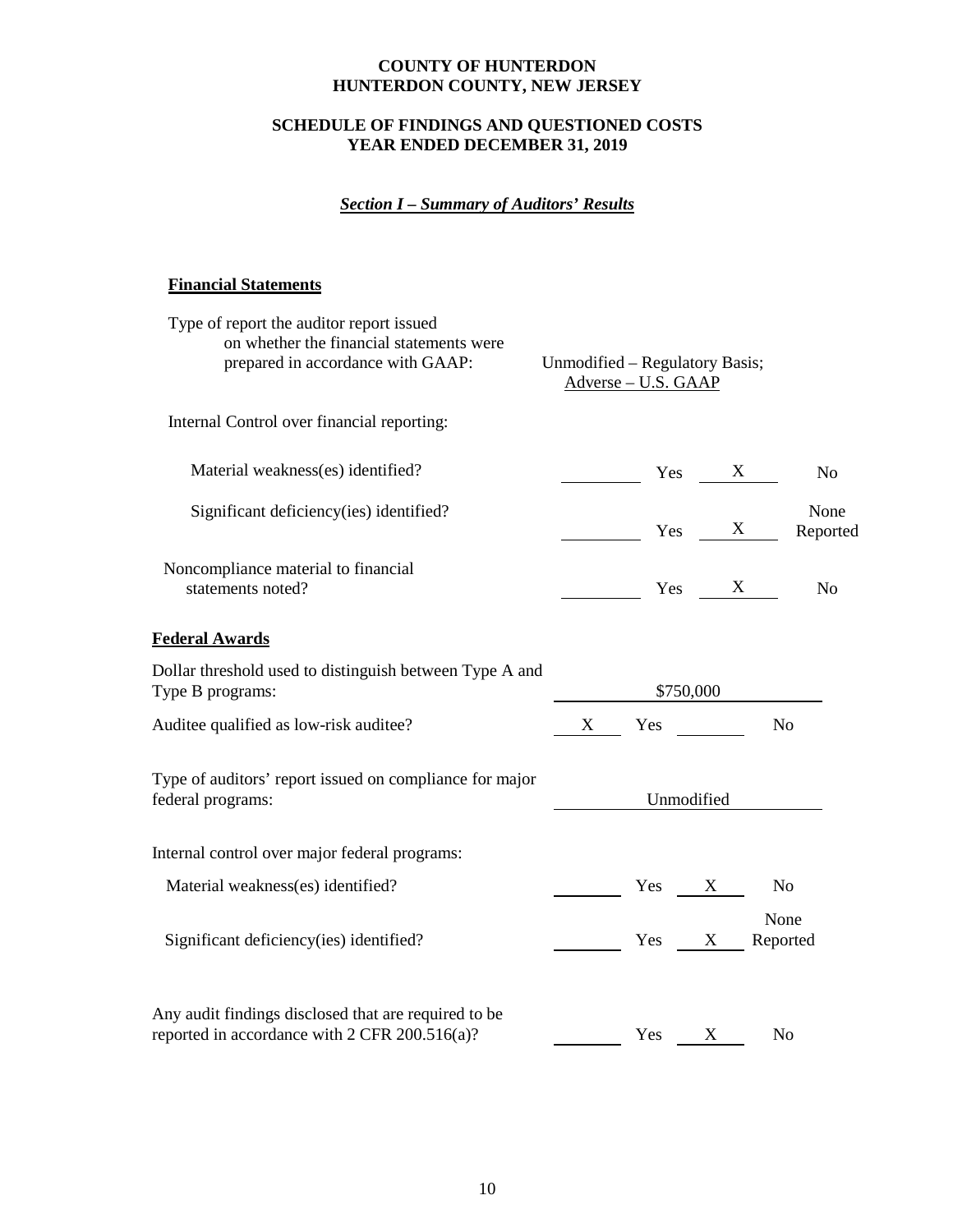# **SCHEDULE OF FINDINGS AND QUESTIONED COSTS YEAR ENDED DECEMBER 31, 2019**

# *Section I – Summary of Auditors' Results*

Identification of major federal programs:

| <b>CFDA</b> Number(s) | Name of Federal Program or Cluster        |
|-----------------------|-------------------------------------------|
| 97.029                | FEMA Flood Mitigation Assistance          |
| 14.871                | Section 8 Housing Choice Vouchers         |
| 14.879                | <b>Section 8 Mainstream Vouchers</b>      |
| 93.778                | Title XIX Medical Assistance Program      |
| 10.561                | Supplemental Nutrition Assistance Program |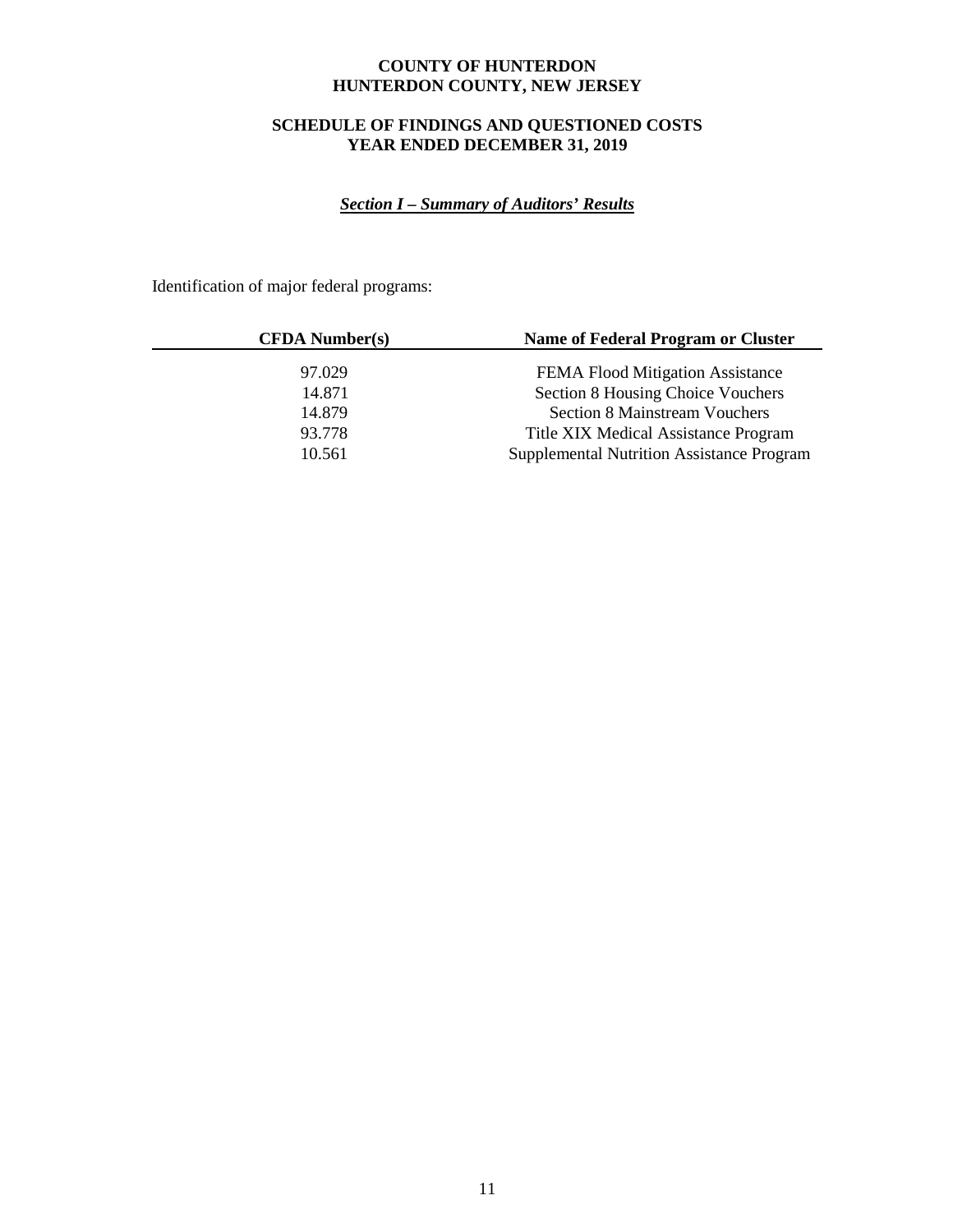## **SCHEDULE OF FINDINGS AND QUESTIONED COSTS YEAR ENDED DECEMBER 31, 2019**

# *Section I – Summary of Auditors' Results*

## **State Financial Assistance**

| Internal Control over major state programs:                                                                |                                                       |  |     |            |                  |  |  |
|------------------------------------------------------------------------------------------------------------|-------------------------------------------------------|--|-----|------------|------------------|--|--|
| Material weakness(es) identified?                                                                          |                                                       |  | Yes | X          | No               |  |  |
| Significant deficiency (ies) identified?                                                                   |                                                       |  | Yes | X          | None<br>Reported |  |  |
| Type of auditor's report issued on compliance for major state<br>programs:                                 |                                                       |  |     | Unmodified |                  |  |  |
| Any audit findings disclosed that are required to be reported in<br>accordance with NJ OMB Circular 15-08? |                                                       |  | Yes | X          | N <sub>0</sub>   |  |  |
| Identification of major state programs:                                                                    |                                                       |  |     |            |                  |  |  |
| Program Number(s)<br>Name of State Program or Cluster                                                      |                                                       |  |     |            |                  |  |  |
| 480-078-6320                                                                                               | <b>State Road Aid-Various County</b><br>Road Projects |  |     |            |                  |  |  |
| 100-054-7550-121                                                                                           | <b>WFNJ-General Assistance</b>                        |  |     |            |                  |  |  |
|                                                                                                            |                                                       |  |     |            |                  |  |  |

| Dollar threshold used to distinguish between type A and B programs: | \$750,000 |     |    |
|---------------------------------------------------------------------|-----------|-----|----|
| Auditee qualified as low-risk auditee?                              |           | Yes | Nο |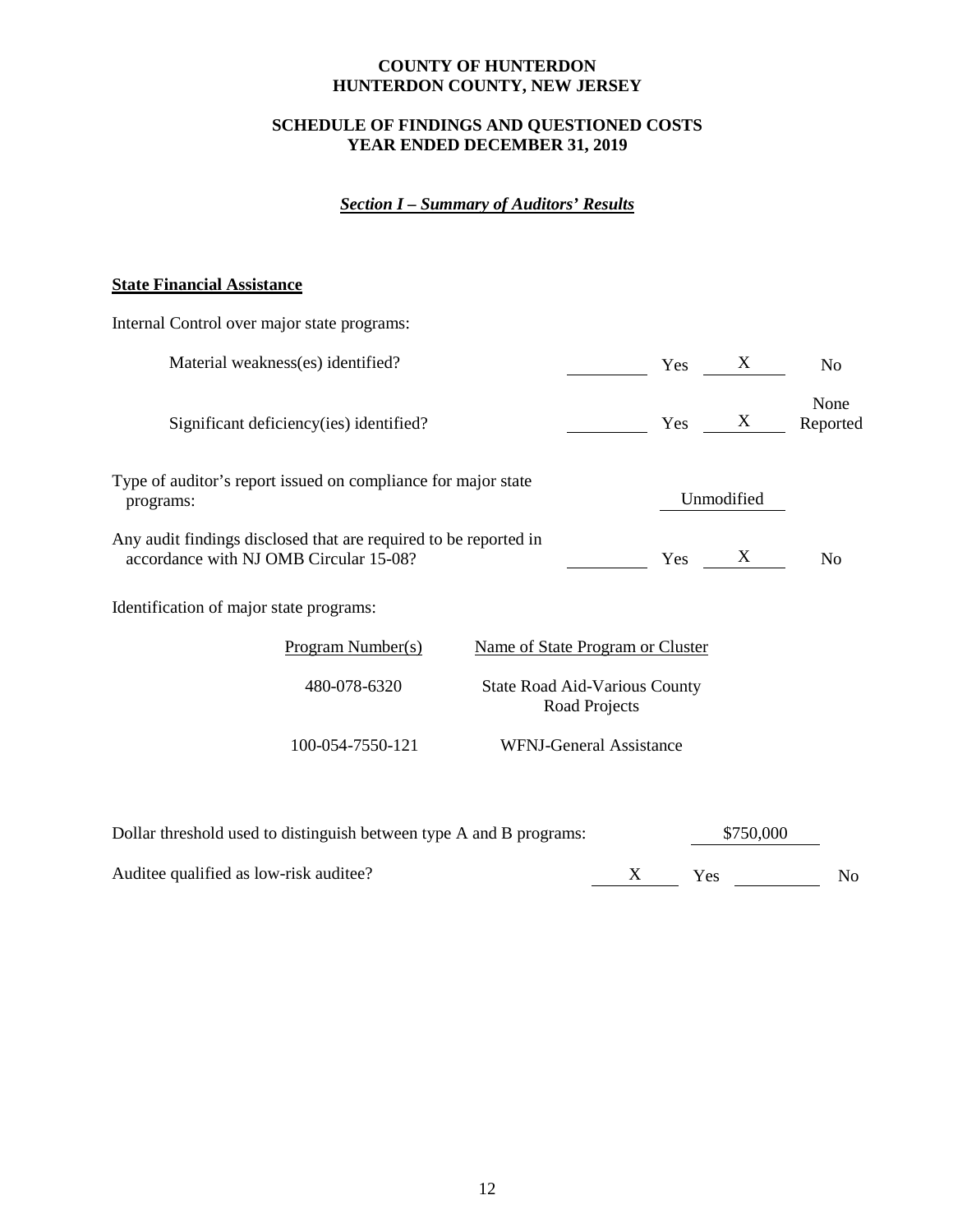## **SCHEDULE OF FINDINGS AND QUESTIONED COSTS YEAR ENDED DECEMBER 31, 2019**

# *Section II – Schedule of Financial Statement Findings*

Issued under separate cover in Wiss & Company, LLP's report dated November 17, 2020.

*None Noted.*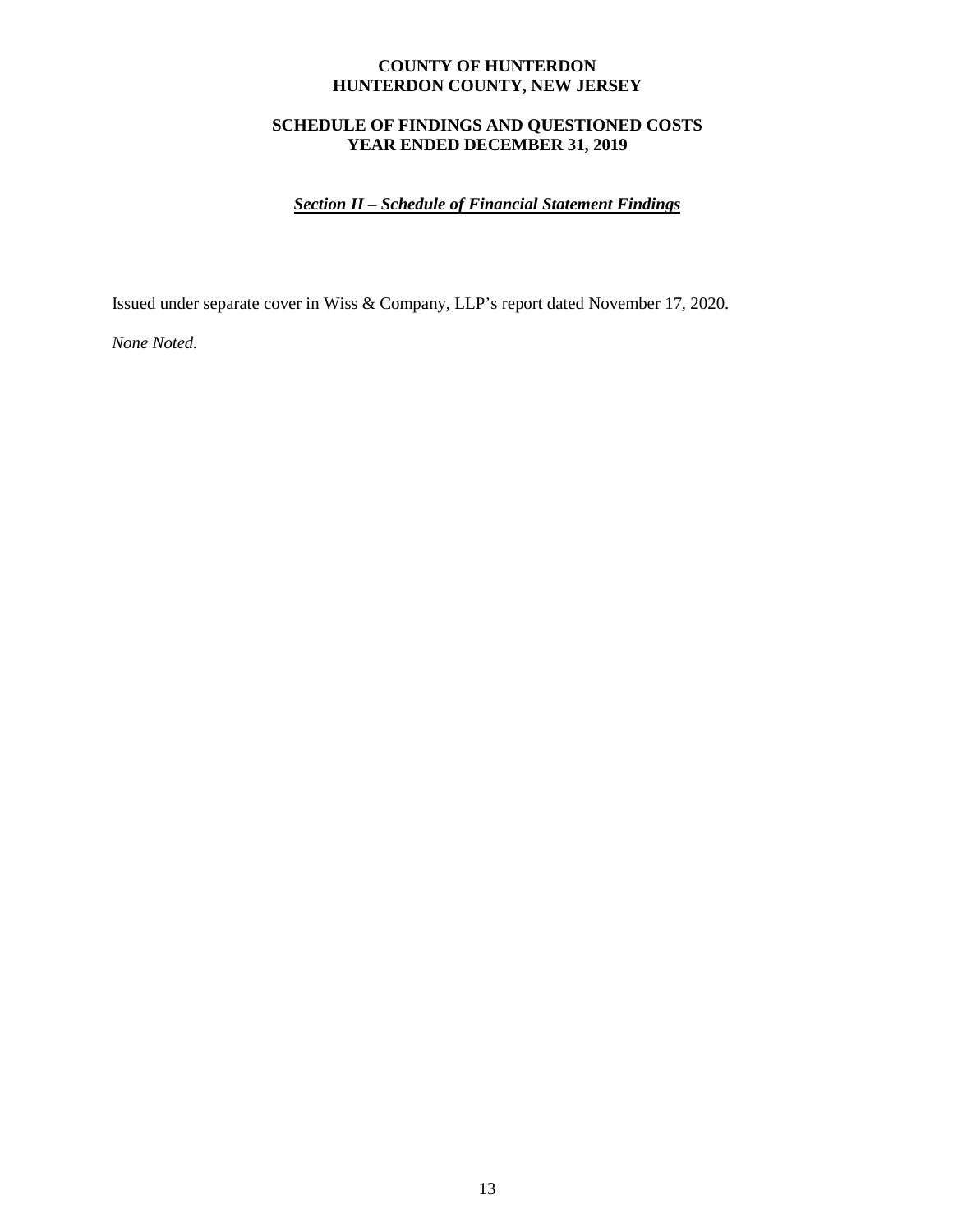## **SCHEDULE OF FINDINGS AND QUESTIONED COSTS YEAR ENDED DECEMBER 31, 2019**

## *Section III – Federal Award and State Financial Assistance Findings and Questioned Costs*

No federal award or state financial assistance program compliance findings or questioned costs were noted that are required to be reported in accordance with 2 CFR 200 Section .516(a) or New Jersey OMB Circular Letter 15-08.